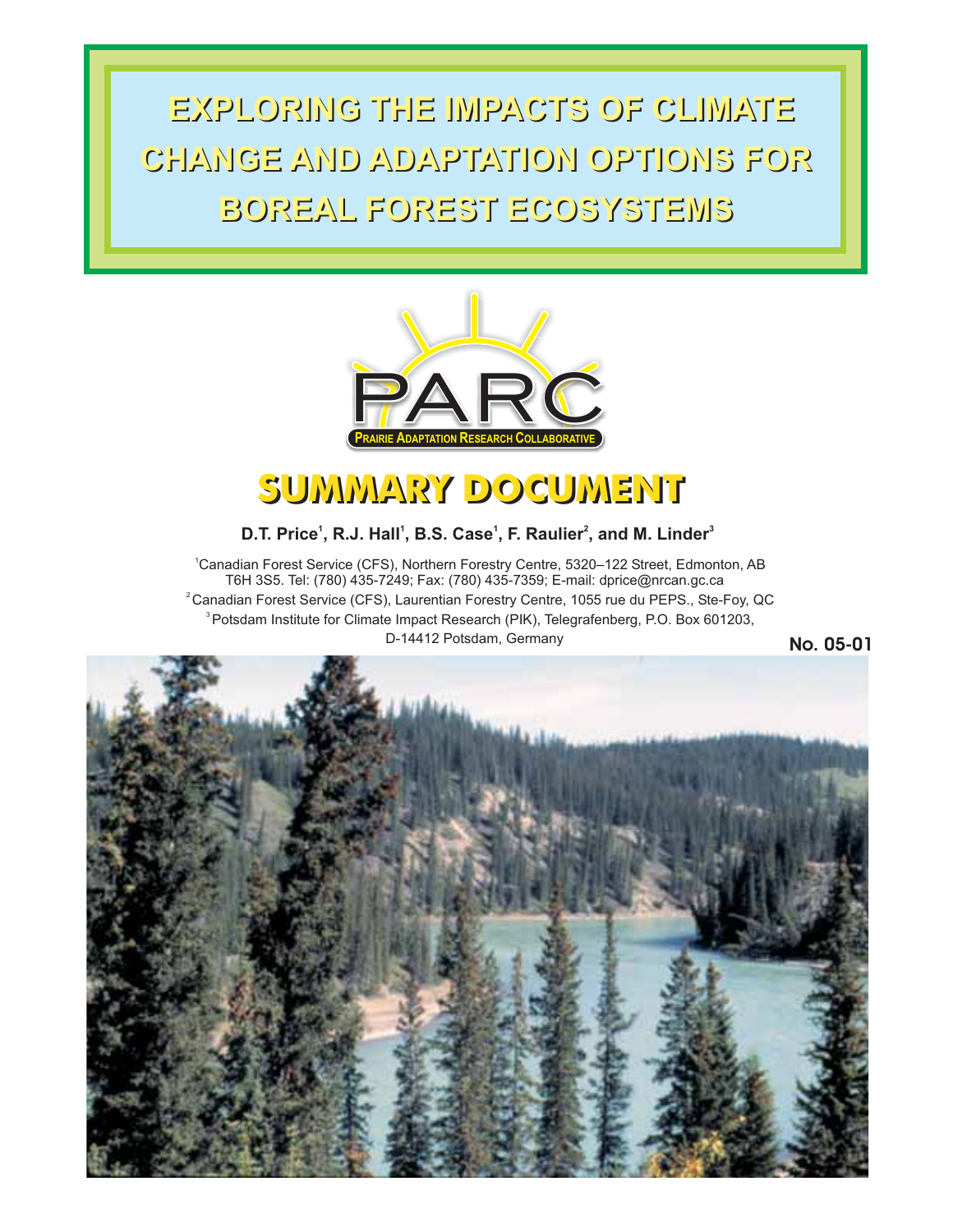



This document, a summary of a larger study report, has been prepared for the Prairie Adaptation Research Cooperative (PARC). If you wish to see the full study report, you can access it at [provide URL here.?????] This study was funded with contributions from: PARC, the Foothills Model Forest (FMF), the Sustainable Forest Management Network Centre of Excellence (SFM-NCE) based at the University of Alberta, and the Earth Observation for Sustainable Development (EOSD) research initiative funded by the Canadian Space Agency. If you have any comments or queries regarding this summary, please contact the corresponding authors, Dr. David Price or Dr Ron Hall, at:

| Email: | $\text{dprice}(\text{@nrcan.gc.ca})$ | rhall@nrcan.gc.ca |
|--------|--------------------------------------|-------------------|
|        | Telephone: (780) 435-7249            | $(780)$ 435-7209  |
| Fax:   | $(780)$ 435-7359                     | $(780)$ 435-7359  |

Other publications in the PARC Summary Series:

- Climate Change Impact on the Island Forests of the Great Plains and the Implications for Nature Conservation Policy
- Aridity on the Canadian Plains: Future Trends and Past Variability
- Socio-Economic Vulnerability of Prairie Communities to Climate Change
- Political Climate Modeling: Predicting sociopolitical responses to climate change in the Prairie Provinces
- Assessment of Climate Change on the Agricultural Resource of the Canadian Prairies
- Fire Behavior Potential in Central Saskatchewan under predicted climate change

General e-mail for PARC: info@parc.uregina.ca. Telephone: (306) 337-2300 Fax: (306) 337-2301. Website: www.parc.ca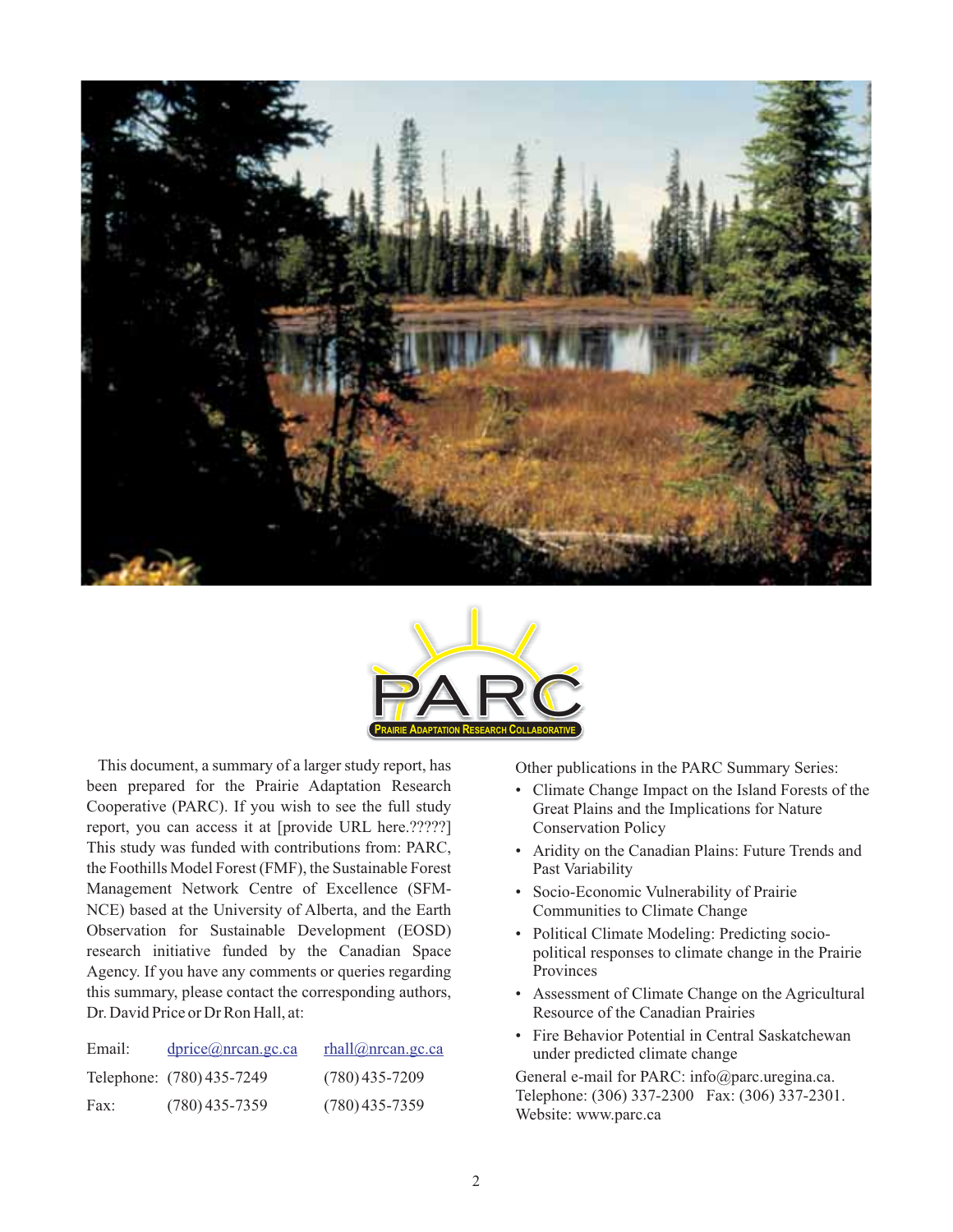## **INTRODUCTION**

Observations over the last few decades, and projections of future climate based on general circulation model (GCM) simulations, indicate that significant climate warming will occur within the next 50-100 years in the Canadian Prairie Provinces. These changes are likely to cause serious impacts on forest growth, tree species composition, and productivity. The current approach to estimating timber supply entails modelling stand development and volume productivity based on empirical relationships between growth and tree or stand attributes observed from field measurements. This approach assumes that past growth is a reasonable predictor of future growth conditions. These traditional growth and yield models, however, will fail if changes in climate seriously influence future site conditions. An alternative to growth and yield models is process-based growth models that use physiological and physical principles to relate forest development and productivity to climatic conditions. Such models can then be used to simulate the likely impacts of plausible future climate scenarios on forest growth and development and to investigate the potential use of management actions to adapt to the projected changes.

Since 1995, the CFS Laurentian Forestry Centre (in Ste Foy, Québec) has pursued the ECOLEAP (Extended COllaboration for Linking Ecophysiology And forest Productivity) project, http://www.cfl.forestry.ca /ECOLEAP) where forest net primary productivity1 (NPP) is modelled mechanistically, and then mapped at the landscape scale using spatial data (soils, climate and remote sensing imagery) to drive the model. One of the most important aims of this initiative is to generate estimates of forest productivity that are both of direct value to forest managers (e.g., merchantable volume production) and can be applied over areas comparable to typical forest management units (i.e., hundreds of square kilometres). The study summarised in this document, called ECOLEAP-West, builds on the ECOLEAP initiative for a study region in the Foothills Model Forest in west-central Alberta.

The primary objectives of this study were (1) to build

the spatial data sets needed to develop and test process models of forest productivity and species succession, and (2) to use process models to assess the impacts of plausible changes in future climate on these key forest attributes. The main challenges of this project revolved around collecting and extracting as much information as possible from multiple data sources, including remote sensing, Geographic Information Systems (GIS), and computer modeling, as both extrapolation and validation tools. The end products, therefore, would include new tools, in terms of both models and data, to assess forest productivity and species composition under both present-day and anticipated future climates, and to investigate the potential for forest management to adapt to the potential negative and positive effects of climate change.



**Figure 1**. The study region in west-centralAlberta.

## **STUDY REGION**

A detailed description of the study region (Figure 1) can be found on the ECOLEAP website at: http://ww. cfl.forestry.ca/ECOLEAP/ pilot\_regions/pilot\_ regions.html. It covers about 2,700 km2 within the Foothills Model Forest in Western Alberta and comprises a large portion of a forest management unit managed by Weldwood of Canada Ltd (Hinton  $Division)^2$ . The study region was selected for its range of topography and ecological diversity, and comprises portions of the Upper Foothills, Lower Foothills, Montane, and Sub-alpine natural regions.

Net Primary Productivity is the rate at which plant biomass is produced, after accounting for plant respiratory losses, typically expressed in dry biomass or carbon terms, in units of g  $\text{m}^{\text{-2}} \text{yr}^{\text{-1}}$ .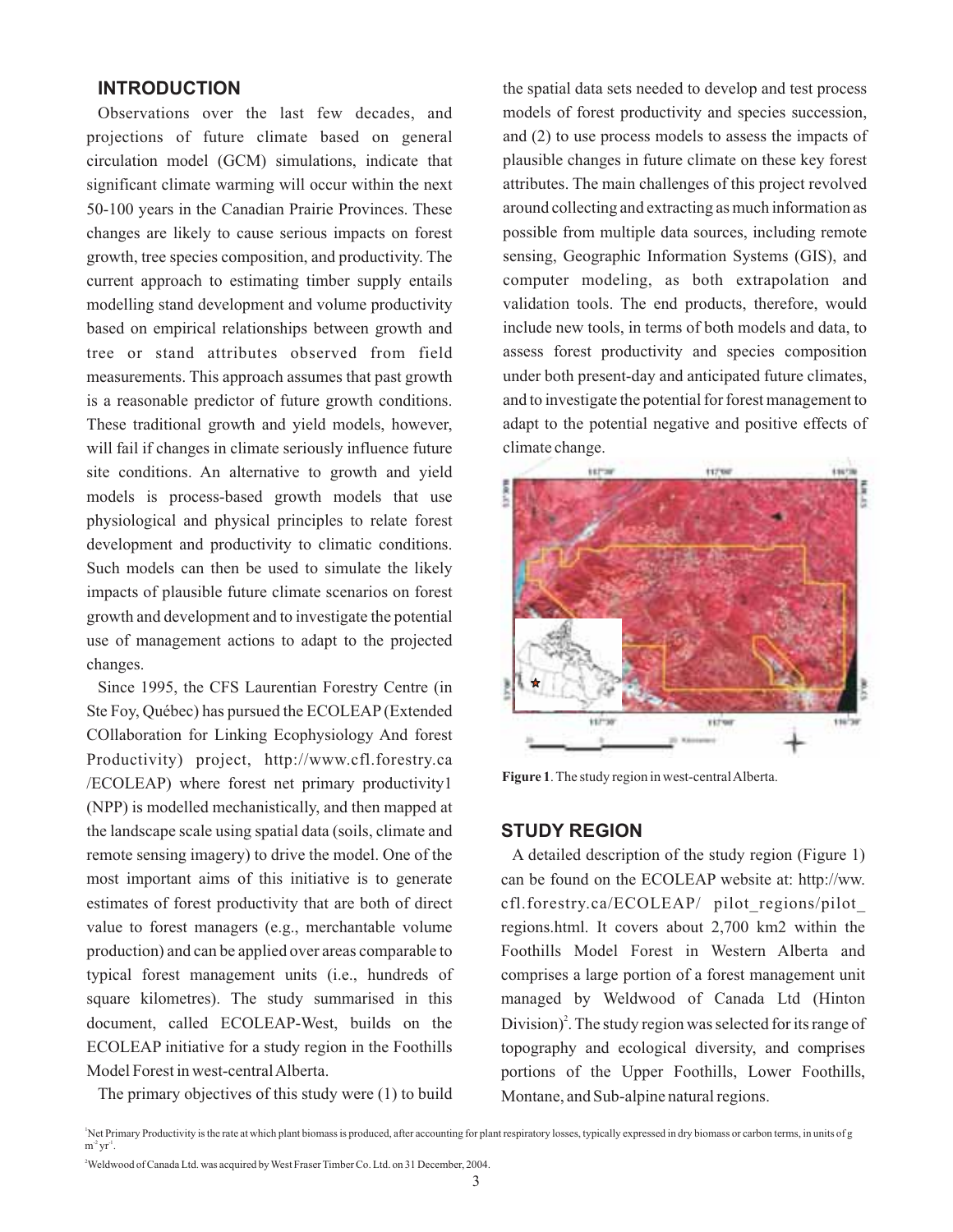# **SPATIAL DATASETS**

One of the primary aims of the study was the collation of a range of datasets to establish a coherent spatial database of biophysical and inventory data, and then derive a number of intermediate data products that were important in testing and application of the processbased productivity models.

## **Input Data**

Input data sets were obtained from numerous sources, including the Foothills Model Forest archives, Weldwood of Canada Ltd, the Province of Alberta and the Canadian Forest Service.

#### **Elevation Data**

A 25 m horizontal resolution DEM (Digital Elevation Model), derived from the Alberta Provincial DEM, was obtained for the Alberta study region from Alberta Sustainable Resource Development. In this study, the 25 m DEM was used to orthorectify the satellite remote sensing image. A second, approximately 50 m resolution DEM was derived from NTDB (National Topographic Database) digital contour data using ArcInfo GIS software.

#### **Soils Data**

Many ecosystem models require at least a representation of surface soil texture (top 15 cm) to simulate seasonal or annual water balances and to determine the availability of soil moisture to vegetation. The available soils coverages, however, did not contain a soil texture attribute. Instead, "averaged" soil textures were derived from generalized, modal soil profiles characterised within the Canadian Soil Information System (CanSIS) database for various soil associations. These soil textures were subsequently mapped for the study extent by assigning the appropriate texture to soil polygons in the GIS, based on the soil association attribute for each polygon. The accuracy of the texture information resulting from this procedure was considered coarse at best and can only be used with caution.

#### **Forest Inventory Data**

An Alberta Vegetation Inventory (AVI) data layer was obtained from Weldwood of Canada Ltd. for the study region. The AVI layer was used initially to explore, characterise, and display the location and spatial distribution of forest stand characteristics across the study region. For forested areas, stand-level GIS data were first classified by species composition, year of origin, stand height, and crown closure. As the main source of spatial vegetation data, the AVI dataset provided crucial forest measurement data for both empirical and process-based model development and application.

## **Climate Data**

Climate surfaces for the Alberta study area were derived using a new implementation of the daily weather generation algorithm originally developed as a component of the BioSIM, Pest Management Planning Decision Support program (Régnière et al. 2001). The climate generator program is a Microsoft Windowsbased application that interpolates monthly climate statistics for a series of user-specified point locations using a database of 1961-90 Canadian climate normals. Input data consist of latitude, longitude and elevation, with slope and aspect derived from the DEM. The output is a spatial representation of the temperature and precipitation regimes for a given area. For the purposes of this study, a grid comprised of 100 m 100 m cells was set up over the study region, and the climate generator used to simulate a set of daily values for each variable for a one-year period based on the 1961-90 monthly climate statistics observed at local stations.After completing the interpolation, the daily values for each variable were averaged to create monthly statistics for each 100 m pixel and imported back into a GIS to create individual climate variable surface grids. Data produced by the climate generator were used as input data in simulations of species succession and productivity in subsequent process modelling for theAlberta study region.

#### **Permanent Sample Plot Data**

The purpose of permanent sample plots is to provide periodic measurement data (typically 5-10 year intervals) for the development of growth and yield tables. The Weldwood FMA has a particularly welldeveloped grid of permanent growth sample (PGS) plots, with tree measurement data maintained in a relational database. Tree measurements have been recorded within the plots for all live and dead free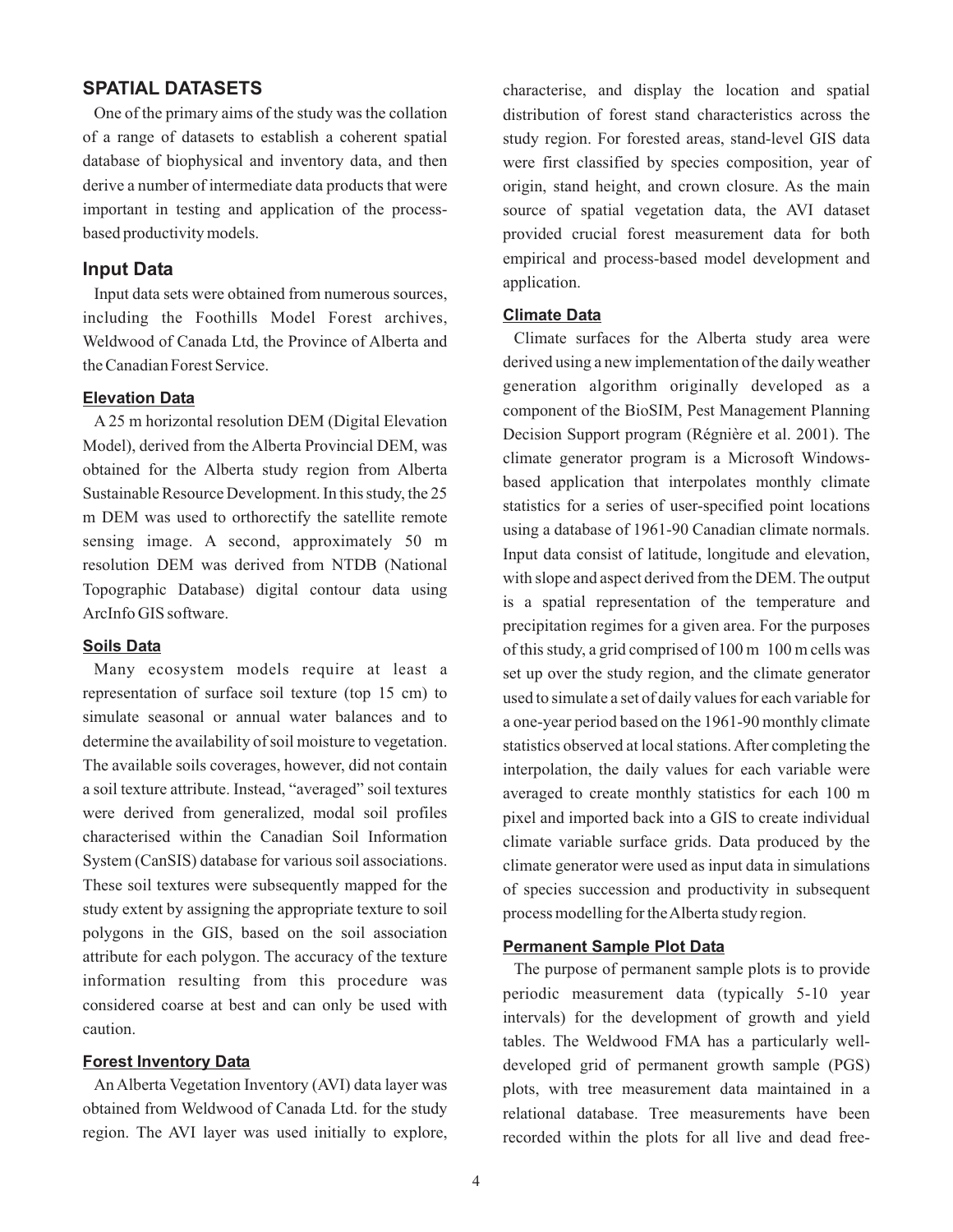standing trees above 1.3 m height, including: diameter at breast height, stem height to top of live foliage, site index (SI), stand age, and tree condition. Other data were collected at a stand level, such as canopy closure and species composition. These data are also linked to the AVI GIS data, thereby enabling them to be located geographically.

The PGS plot data were used in the study for: (i) calculation of plot-level biomass, ultimately used for the scaling-up and mapping of biomass at stand level; (ii) estimation of tree sapwood basal area, used in the estimation of leaf area index (LAI); and (iii) calibration, validation, and modelling of forest productivity with the FORSKA-M process-based model.

# **Derived Spatial Products Forest Biomass Mapping**

Many process models attempt to simulate ecosystem

productivity, typically meas-ured in mass terms (e.g., tonne ha-1 y-1). Therefore, deriving empirical estimates of forest biomass through statistical model-ling provides an important linkage between forest inventory data and the outputs of process models.

Stand-level biomass was mapped by: (1) deriving species-specific equations for estimating individual tree biomass; (2) applying the derived equations to PGS plot trees to estimate tree biomass for all trees in each field plot; (3) aggregating tree biomass to a stand-level biomass density (t ha-1) at each PGS plot location; (4) deriving equations relating stand-level biomass to forest stand structural characteristics; and (5) applying the stand-level functions to theAVI polygons. The resulting map (Figure 3) shows that average biomass density generally increases from west to east, suggesting that mean annual productivity is higher towards the eastern (lower elevation) portion of the study region.



**Figure 2**. Diagram showing the flow of biomass calculation, modelling, and mapping for the ECOLEAP-WestAlberta study region.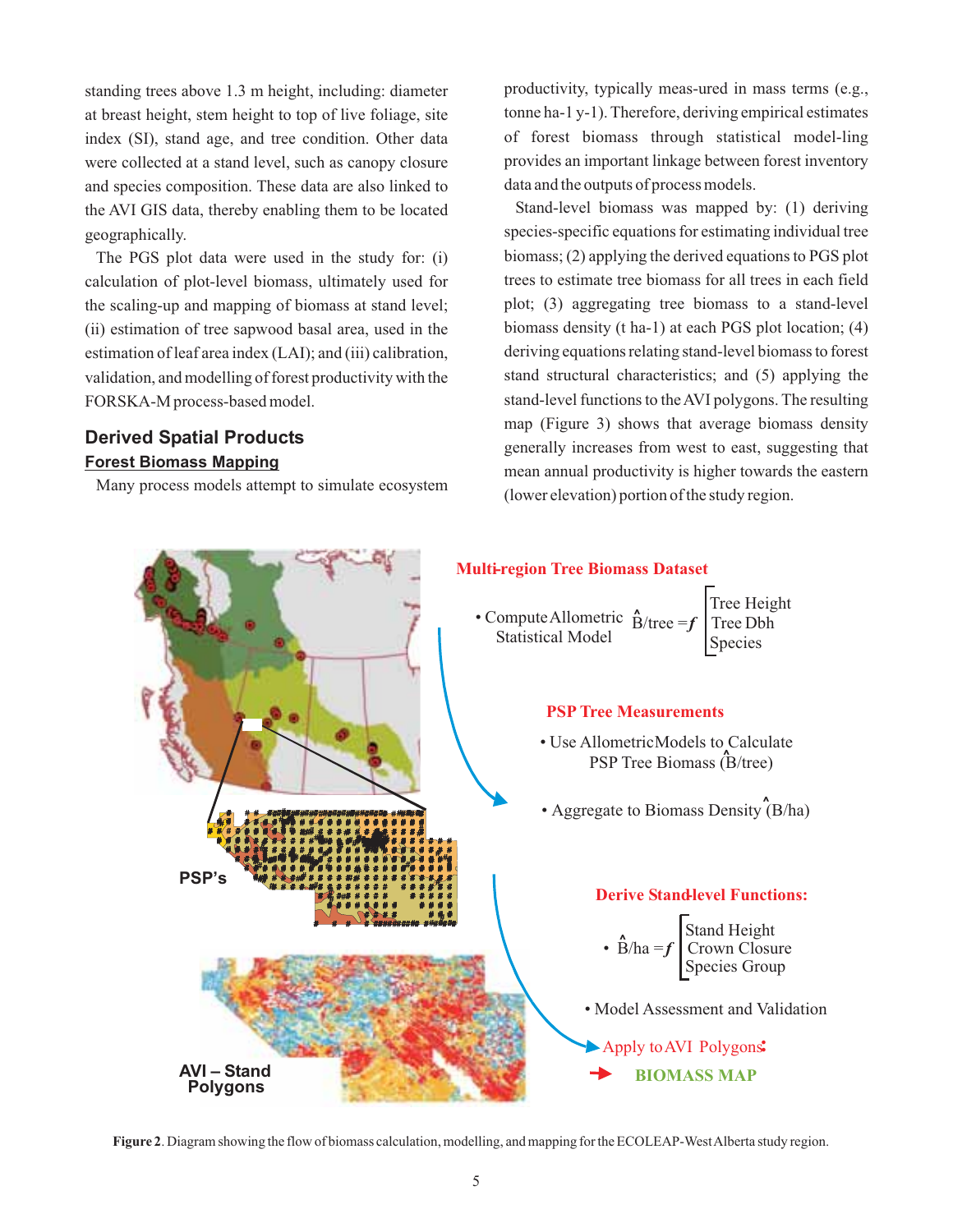# **Empirical Biomass Productivity Estimates**

We tried to confirm the hypothesis that the biomass data shown in Figure 3 suggested a decreasing eastwest gradient in productivity. To produce maps of estimated average productivity (t ha-1 yr-1) across the study region, both biomass density data, and merchantable volume estimates taken directly from the AVI data set,

were each divided by the stand age reported in the AVI (Figure 4). It should be recognized, however, that the ratio of biomass to age can vary appreciably, with the highest values typically occurring in semi-mature stands and lower values occurring at younger and older stages.

The overall spatial distributions of biomass density (Figure 3) and estimated productivity (Figure 4) appear quite similar, indicating that the age-class distribution is



Figure 3. Biomass map obtained from stand-level regression models relating biomass (Mg ha<sup>-1</sup>) estimated from allometric relationships at PGS plot locations to the crown closure and height attributes in theAVI.



Figure 4. Distribution of stand productivity expressed in aboveground biomass terms (t ha<sup>-1</sup> yr<sup>-1</sup>). Data were calculated by dividing total aboveground biomass estimates in each polygon by the stand age (the latter estimated as the difference between year of inventory and year of origin reported in theAlberta Vegetation Inventory).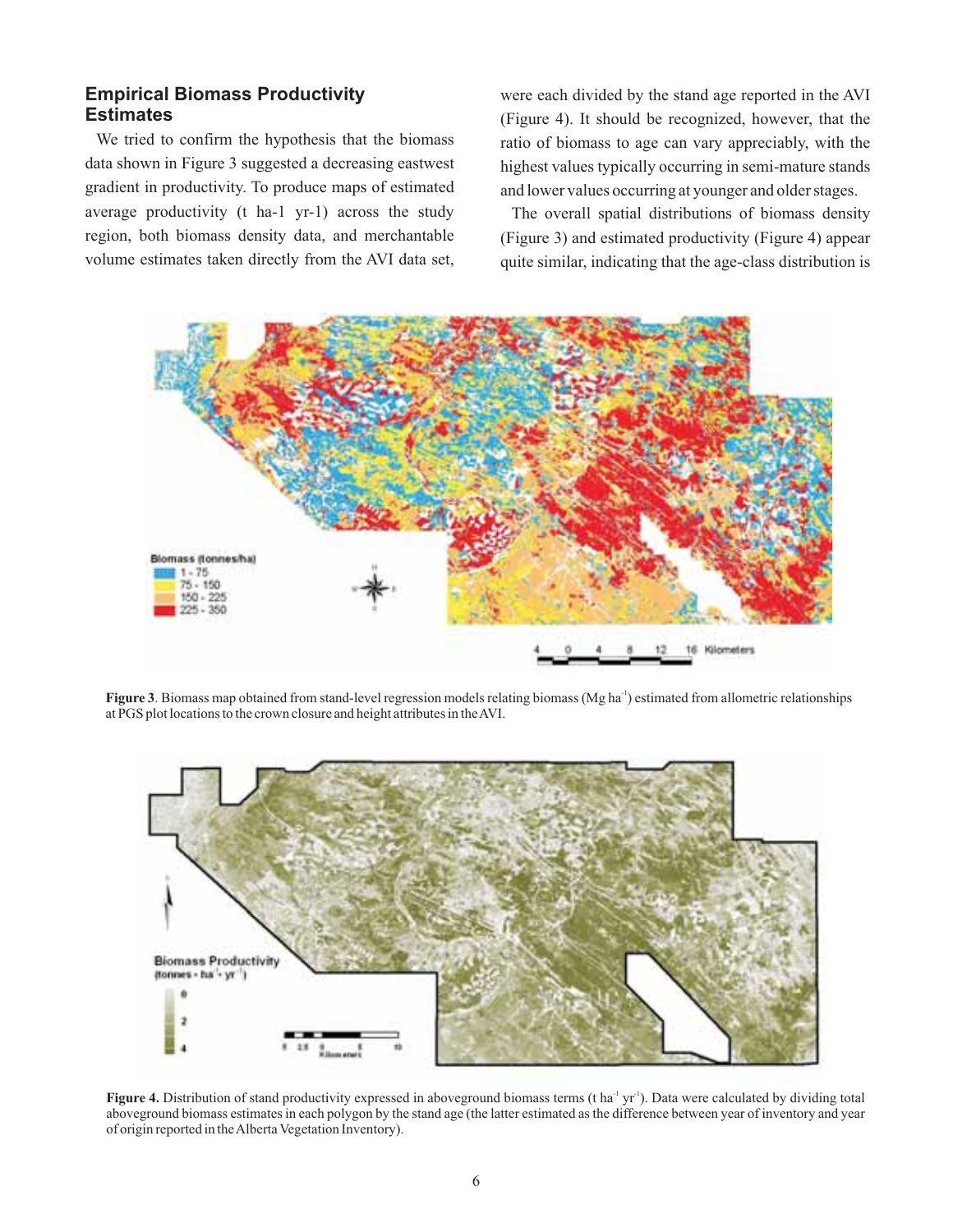broadly similar across the region and across forest types. These GIS-based spatial productivity estimates were subsequently compared to the results of productivity modelling.

### **Leaf Area Index**

Leaf area index (LAI), defined as one half the total intercepting leaf area per unit ground surface area, is an important measure of forest canopy structure, and often a crucial component of many process-based ecosystem models. For this study, methods for measuring and mapping LAI, from the plot-level to the landscape level, were investigated for the Alberta study region. At the plot-level, LAI measurements were carried out using hand-held optical instruments at 27 PGS plot locations distributed across the Alberta study region (Figure 5). The optical devices provide a relatively fast and costefficient way to estimate LAI at given locations.

The optical measurements were compared to estimates of leaf area derived using known allometric relationships between tree sapwood cross-sectional area and tree leaf area at each sample plot. Overall, results showed that allometric and optical LAI were positively



**Figure 5**. The location of 27 PGS plots for which both optical and allometric LAI values were estimated.

and significantly correlated (Figure 6). Based on the distributions for each species groups (aspen, mixed conifer, mixed deciduous, lodgepole pine, black spruce, white spruce), plots for lodgepole pine (Pl) displayed the greatest variation, with the allometric estimates often underestimating the optical measurements. Some of the variation in these results is likely due to limitations in

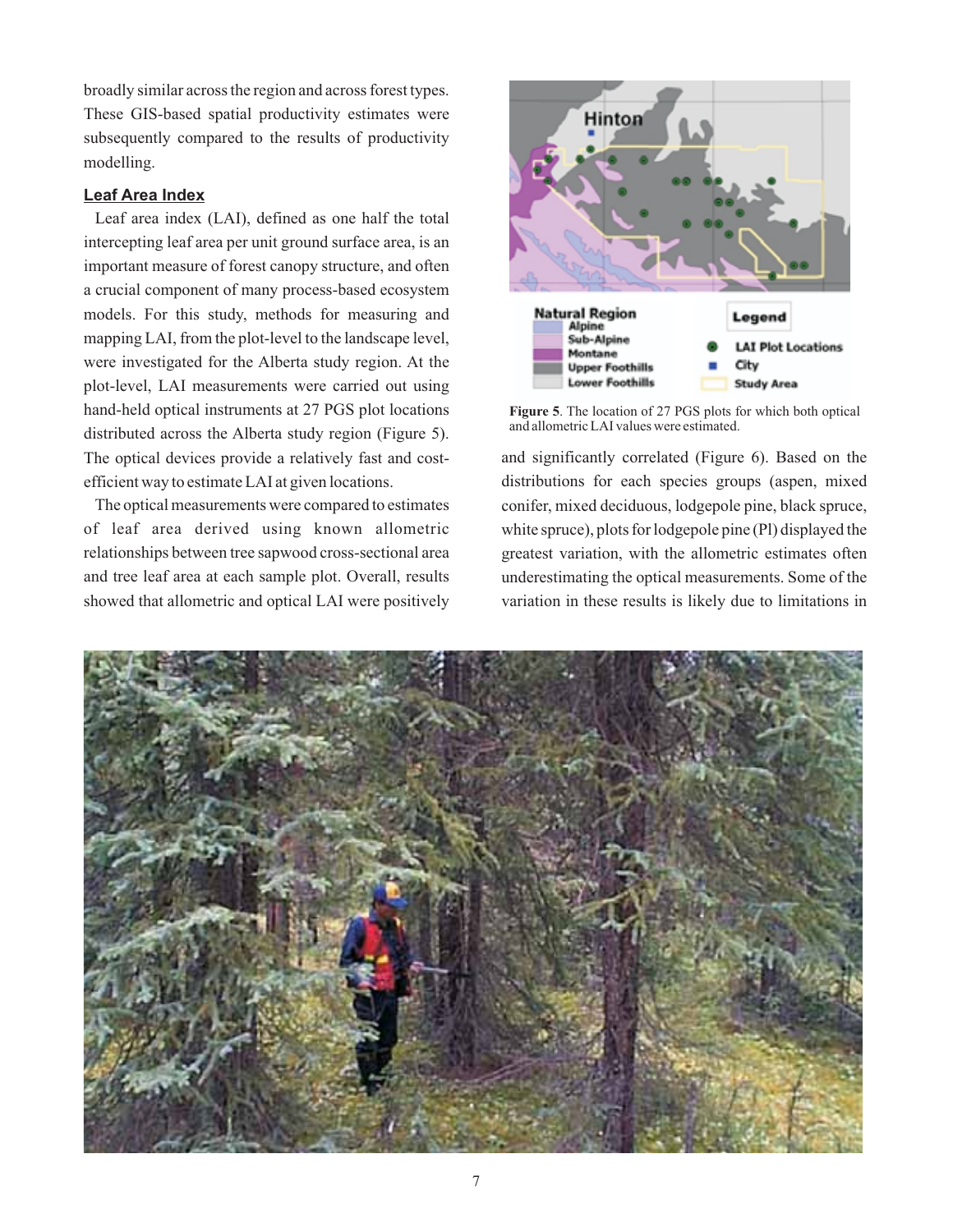

**Figure 6.** The relationship of allometrically-derived LAI with optically-measured LAI, organised by species group, for the 27 sites.

applicability of the allometric functions obtained from the literature to the study region. A further possible factor is the limited sampling precision of the optical measurements.

To explore ways of modelling LAI at the landscape level, the plot-level optical estimates of LAI were correlated to spectral response data sampled from a Landsat-TM satellite image. There was a statistically significant relationship between optical LAI and LAI derived from the satellite imagery ( $r = 0.68$ ,  $p < 0.0001$ ), from which an image map of LAI was produced (Figure 7).

## **PROCESS-BASED MODELLING**

Two models, StandLEAP and FORSKA-M were tested and applied to theAlberta study region.

# **StandLEAP**

StandLEAP is a forest productivity model based on 3PG (Landsberg and Waring 1997), with modifications to simulate NPP in Canadian forests (Bernier et al. 1999). The model is driven primarily by leaf area index and the estimated fraction of photosynthetically active solar radiation (fpar) at the tree canopy level, as well as by other climate factors influenced by topography. StandLEAP was calibrated for lodgepole pine in the Alberta study region using data from the literature with some physiological data for the closely related jack pine species measured in the BOREAS experiment (carried out in southern Saskatchewan in 1994 and 1996). Calibrations for other major species in the areaincluding black spruce, trembling aspen and white sprucewere derived from the literature, from data obtained from the BOREAS experiment, and from other study sites in eastern Canada.

In general, when tested at the plot scale, StandLEAP tended to overestimate aboveground biomass increment by around 10%, but it still predicted acceptable values of accumulated biomass, when calculated as the initial plot biomass plus the biomass increment.



**Figure 7.** Map of LeafArea Index (LAI) for theAlberta study region, derived from Landsat TM imagery.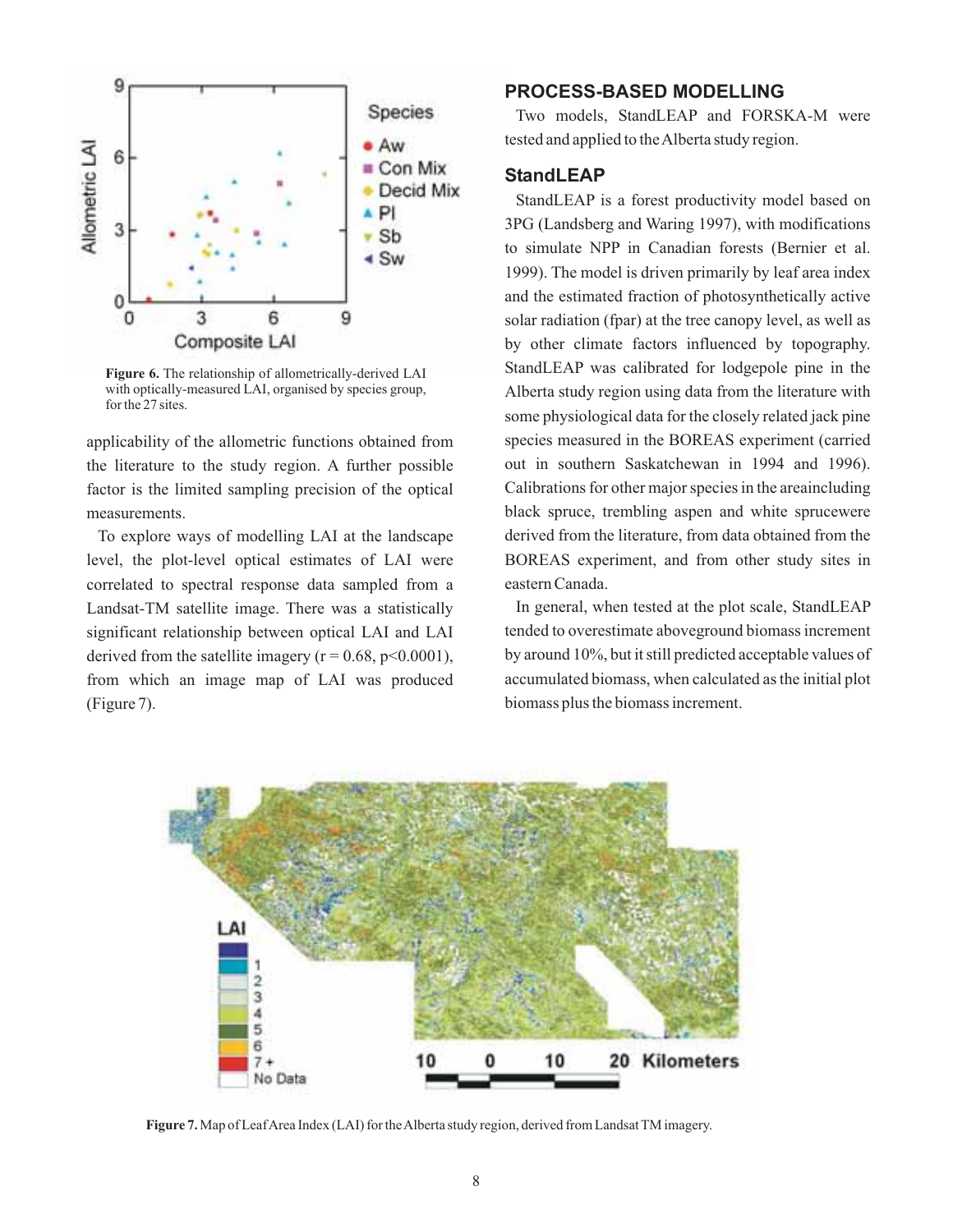

**Figure 8.** Map of net primary productivity estimated for theAlberta study area using the StandLEAPmodel.

#### **Final Product Maps of NPP**

Using the data sets described above, a simulation of net primary productivity was performed for some 80,000 AVI polygons distributed across the Alberta study region. This allowed creation of a map of the spatial distribution of productivity (Figure 8) derived directly from physically-based inputsincluding climate, soil conditions, and topography and remotely-sensed estimates of LAI and species composition. The range of simulated NPP values was consistent with observations (though no local measurements of NPP were available for comparison).

There was general agreement in relative terms, compared spatially, between the NPP map product (Figure 8) and the mean annual increment (MAI) of biomass computed from the biomass map (Figure 7). We beleive Figure 8 demonstrates the potential of the process-based modelling approach to predict productivity at the regional scale from physical data and biological principles, and therefore to incorporate the impact of climate change on growth. The work also demonstrated the problems encountered in scaling knowledge obtained at the plot scale over short time steps to perform regional simulations over periods of years to decades.

### **FORSKA-M**

FORSKA-M is a forest gap model derived from the original FORSKA2 model (Prentice et al. 1993) that simulates competition among boreal tree species for water and light. Once calibrated for an area, the model can be used to investigate the effects of climate and forest management on forest composition and productivity. Weldwood PGS plot data were carefully surveyed and a set of 45 sites was selected, representative of the range of combinations of ecosystems and soil types found in the study region. Eight of these sites were used to calibrate the individual species parameters for the model, with the remaining 37 sites used for validation. FORSKA-M was able to replicate both the species composition and height-overdiameter relationships observed at most of the test PSP sites satisfactorily, although aspen growth rates were generally overestimated.

Subsequently, the model was used to investigate the effects of different disturbance rates, and of changes in climate, at all 45 sites. Mean disturbance intervals (50, 100, 150 and 200 years) were based on those considered typical for the Canadian boreal forest. The three climate scenarios were representative of the typical range of predictions derived from general circulation model (GCM) simulations.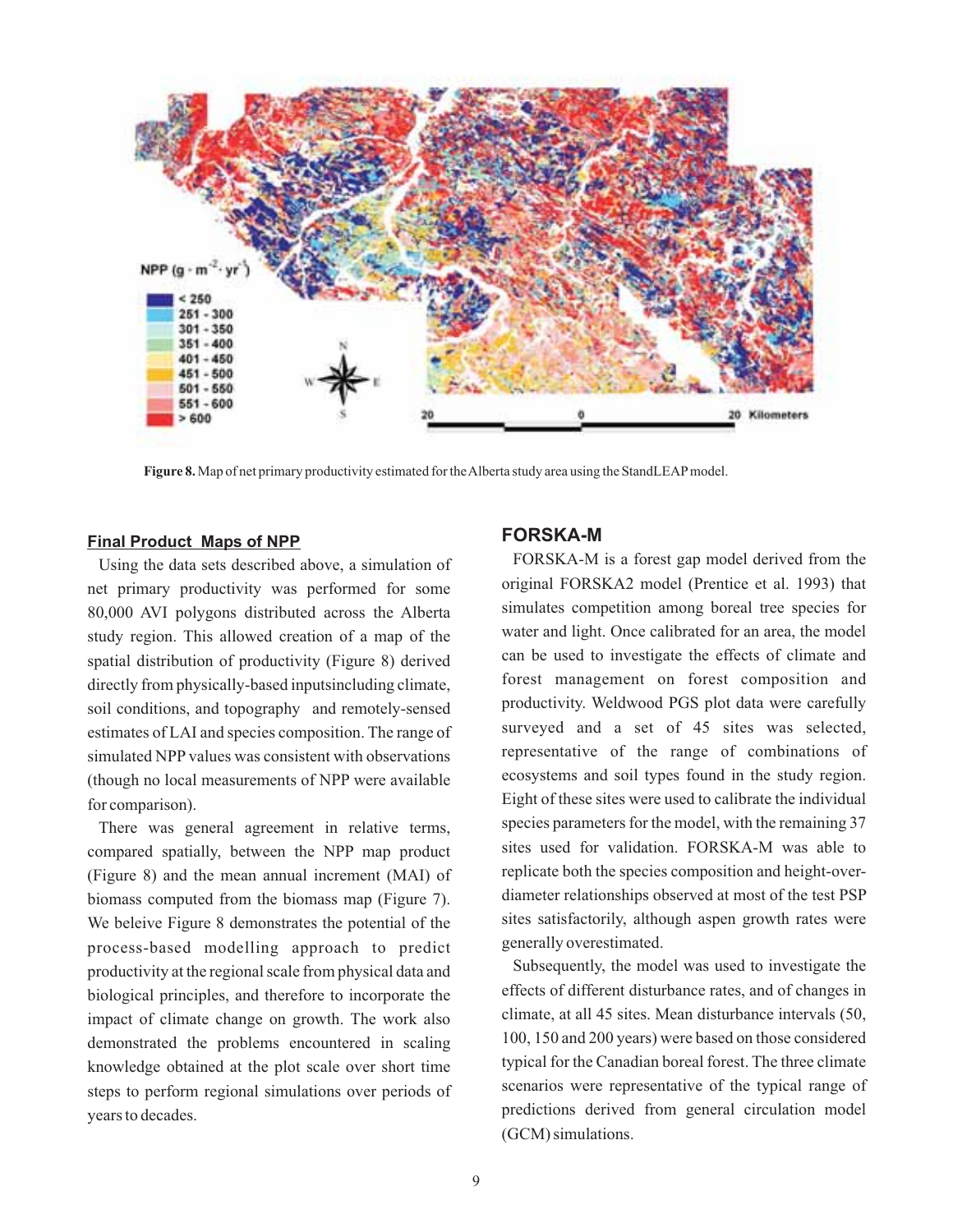

**Climate Scenario**

**Figure 9.** Biomass density simulated by FORSKA-M for the major forest types in the Alberta study region, under current climate and three alternative scenarios of future climate. The four climate scenarios are (left to right): current (based on 1961-90 climate normals); normals with 2 °C increase in temperature and 10% reduction in average precipitation; normals with 2 °C increase in temperature and no change in average precipitation; and 2 ºC increase in temperature and 10% increase in average precipitation. Disturbances were set to a 100-year return interval for all simulations. The forest types are (a) lodgepole pine; (b) black spruce; (c) white spruce; (d) aspen; (e) aspen-pine; (f) black spruce-pine; (g) pine-white spruce; (h) black spruce-white spruce; (i) aspen-white spruce.

#### **Effects of climate change**

The growth responses of lodgepole pine to climate dominated all the regional weighted averages (Figure 9) because the model parameterization was clearly successful in simulating the abundance of this species in the study region. The primary determinant is the relatively low precipitation regime, which generally favours lodgepole pine compared to other species. Balsam fir was parameterized to grow slowly, but the process-based formulation of the growth function in FORSKA-M gave a strong competitive advantage to shade-tolerant species wherever they could compete successfully and grow.

These simulations suggested that there should be only minor impacts on average biomass production, with a tendency for species composition to shift towards increased occurrence of lodgepole pine and trembling



**Figure 10**. FORSKA-M results showing the effects of varying disturbance interval on simulated area-weighted average biomass density in theAlberta study region under current climate conditions.

aspen and reduced abundance of spruces and firs. This interpretation should, however, be treated with caution: first it is based on the results from only one model of stand-level competition (which StandLEAP does not capture), and second it presupposes that there would be no impact of climate change on the natural disturbance regime. Based on these simulations, the most sensitive forest types are spruce-dominated, which suggests that lodgepole pine and trembling aspen should be favoured in long-term management of the more sensitive sites. However, an increase in the occurrence of fires, or catastrophic losses of lodgepole pine, due to mountain pine beetle, for example, could greatly alter this picture.

#### **Effects of natural disturbance**

The responses of the FORSKA-M model to simulated disturbance regimes were generally consistent with reality. When disturbance effects were included, the model predicted total biomass densities for individual species that were consistent with observations. The FORSKA-M simulations suggested that average biomass would tend to stabilize with a disturbance interval between 100 and 150 years (Figure 10). With shorter disturbance intervals, the mean simulated biomass was much lower. In general terms, the range of biomass densities estimated by the model were somewhat lower than the area-weighted mean biomass estimates derived from spatial data. Average biomass density estimated from AVI stand level data and PGS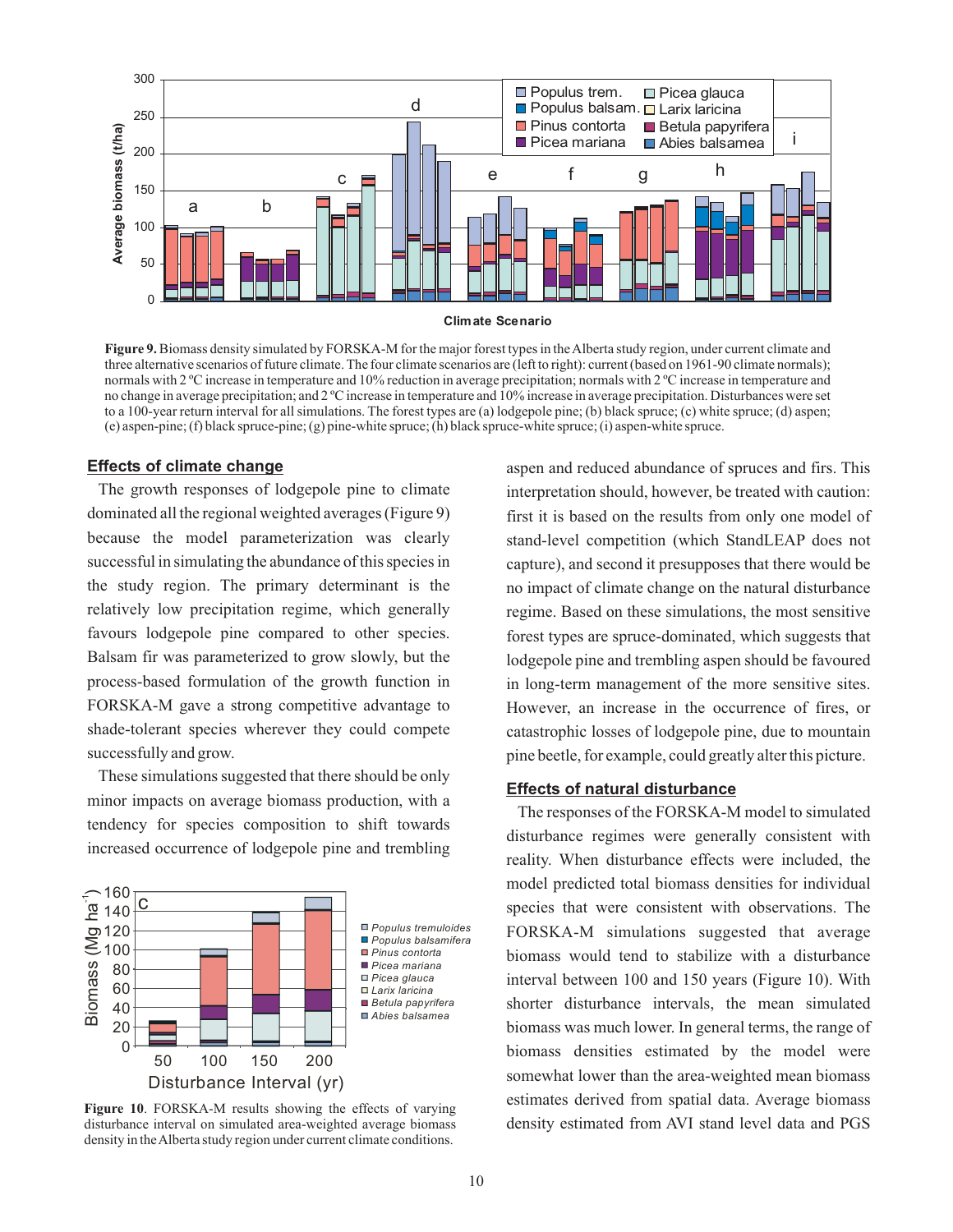

**Figure 11.** Effect of varying the disturbance interval on biomass density simulated by FORSKA-M for the major forest types in the Alberta study region. The four disturbance regimes are expressed in terms of the mean return interval: (left to right) 50 years, 100 years, 150 years and 200 years. Climate regime was derived from 1961-90 normals. The forest types are as in Figure 9.

observations lay in the range 160-190 Mg ha-1, with the exception of the black spruce-dominated systems, where it was approximately 60 Mg ha-1. By comparison, assuming a 100-year return interval, FORSKA-M typically predicted biomass densities of 100 to 150 Mg ha-1 (Figure 11), although in the specific case of black spruce-dominated systems, FORSKA-M predicted about 60 Mg ha-1 (Figure 11b).

# **CONCLUSIONS AND FUTURE WORK**

We believe this study was the first attempt at developing comprehensive and spatially detailed data sets that can be used to drive high resolution models of forest processes over extensive regions. As such it proved to be an ambitious project with very challenging objectives. In particular, the project was successful in:

- Creating spatial data sets needed to develop and test many process models of forest productivity and species succession, and
- Performing simulations with different models of forest responses to climate.

The spatial datasets provide a firm basis for both simulating spatial variability and for validating predictions made with any ecosystem model over an extensive region in the western boreal biome.

To date, only limited explorations of the impacts of climate change on productivity and succession have been completed from use of the StandLEAP and FORSKA-M models. The work revealed several

weaknesses in our ability to model specific processes linked to forest productivity, and the impact of environmental factors on these processes. Several model components, including the modelling of mortality and self-thinning within forest stands, require improvement. Further, given the possibility of decreased water availability in the Boreal Plains ecozone as a result of a warmer and possibly drier climate, we think that further work should be carried out to better capture this process.At the same time, local soil conditions in general, and profile drainage in particular, influence forest growth in a non-linear but predictable fashion. Better spatial representation of these properties, and proper representation of these processes in the models will likely improve the simulations.

Future work will be undertaken in the following areas:

- 1. Improvements to spatial data inputs to the statistical models used to estimate the spatial distributions of variables such as LAI, biomass, soil attributes, and stand density.
- 2. Refinements to process model parameters.
- 3. Use of different scenarios of future climate to simulate and assess the potential impacts on regional forest productivity.
- 4. Compilation of data for other study regions, notably in central Saskatchewan, to provide wider opportunities for developing and testing methods of combining ground-based datasets with remote sensing and computer models.